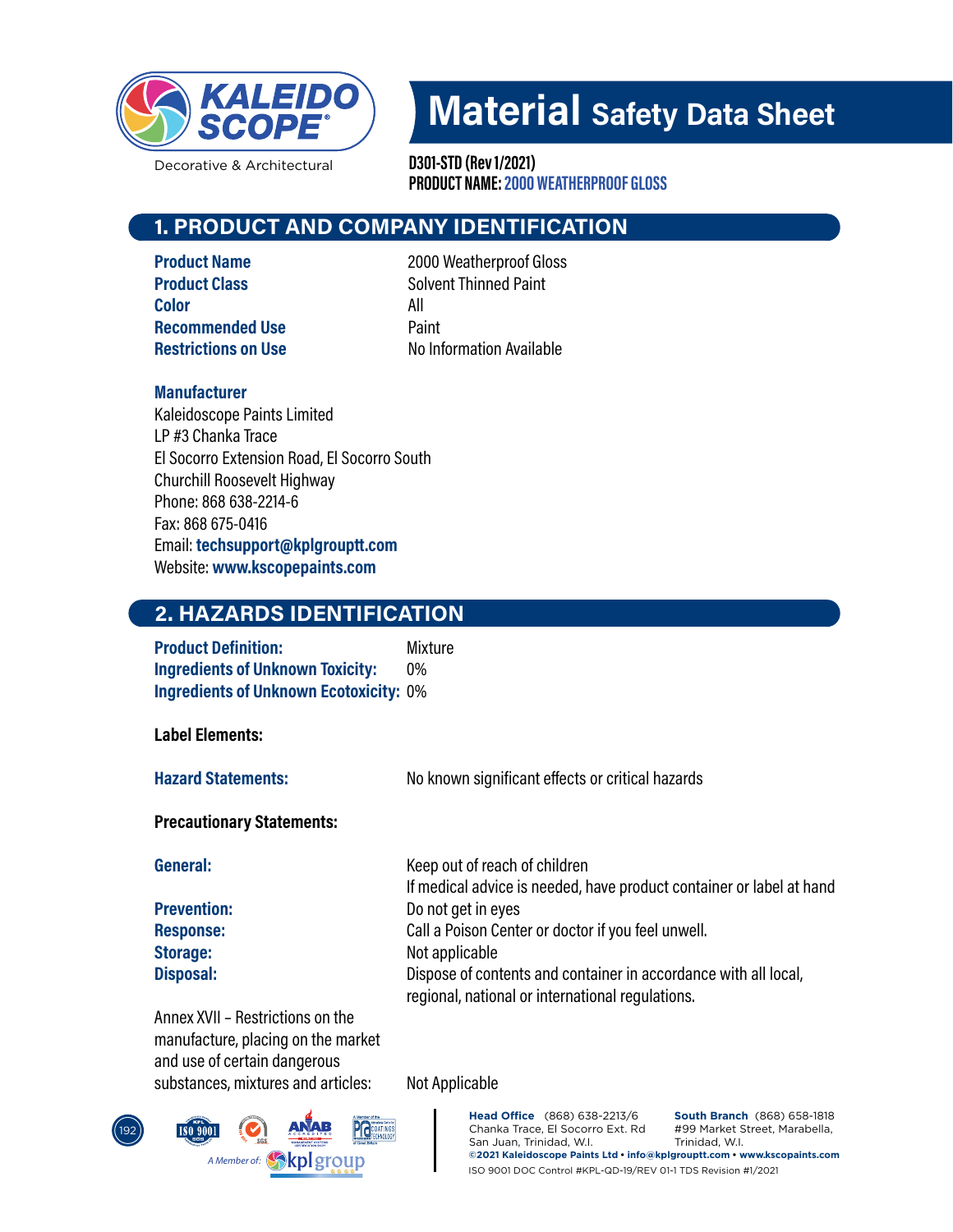

Decorative & Architectural

PRODUCT NAME: 2000 WEATHERPROOF GLOSS D301-STD (Rev 1/2021)

## 3. COMPOSITION INFORMATION ON COMPONENTS

| <b>Chemical Name</b>                         | <b>CAS-No</b>  | Weight %  |
|----------------------------------------------|----------------|-----------|
| <b>Titanium Dioxide</b>                      | 13463-67-7     | $10 - 20$ |
| Solvent naphtha, petroleum, medium aliphatic | 64742-88-7     | $15 - 20$ |
| Cobalt bis(2-ethylhexanoate)                 | $136 - 52 - 7$ | $0.5 - 1$ |
| Mica                                         | 12001-26-2     | $3 - 7$   |
| <b>Talc</b>                                  | 14807-96-6     | $3 - 7$   |

## 4. FIRST AID MEASURES

General Advice No hazards which require special first aid measures.

Eye Contact Rinse thoroughly with water for at least fifteen (15) minutes and consult a physician.

- Skin Contact Wash off immediately with soap and water, removing all contaminated clothes and shoes. If skin irritation persists, call a physician.
- **Inhalation** Move to fresh air. If symptoms persist, call physician.
- Ingestion Clean mouth with water and consume large amounts of water after. Do not induce vomiting. Consult a physician immediately.

## 5. FIRE-FIGHTING MEASURES

| <b>Suitable Extinguishing Media</b>                                    |                                 | Use extinguishing measures that are appropriate to local circumstances<br>and the surrounding environment. |                            |                       |                                                                                                                                            |
|------------------------------------------------------------------------|---------------------------------|------------------------------------------------------------------------------------------------------------|----------------------------|-----------------------|--------------------------------------------------------------------------------------------------------------------------------------------|
| <b>Protective Equipment and</b><br><b>Precautions for Firefighters</b> |                                 |                                                                                                            |                            |                       | As in any fire, wear self-contained breathing apparatus, pressure<br>demand, MSHA/NIOSH (approved or equivalent) and full protective gear. |
| <b>Flash Point</b><br><b>Flammable Limits in Air</b>                   |                                 | 39°C / 102°F<br>Upper Limit - Not Applicable.<br>Lower Limit - Not Applicable.                             |                            |                       |                                                                                                                                            |
| <b>NFPA</b>                                                            | Health: 2                       | <b>Flammability: 3</b>                                                                                     |                            | <b>Instability: 0</b> | <b>Special: Not Applicable</b>                                                                                                             |
| <b>NFPA Legend</b>                                                     | 0 - Not Hazardous<br>$3 - High$ |                                                                                                            | 1 – Slightly<br>4 - Severe |                       | 2 - Moderate                                                                                                                               |

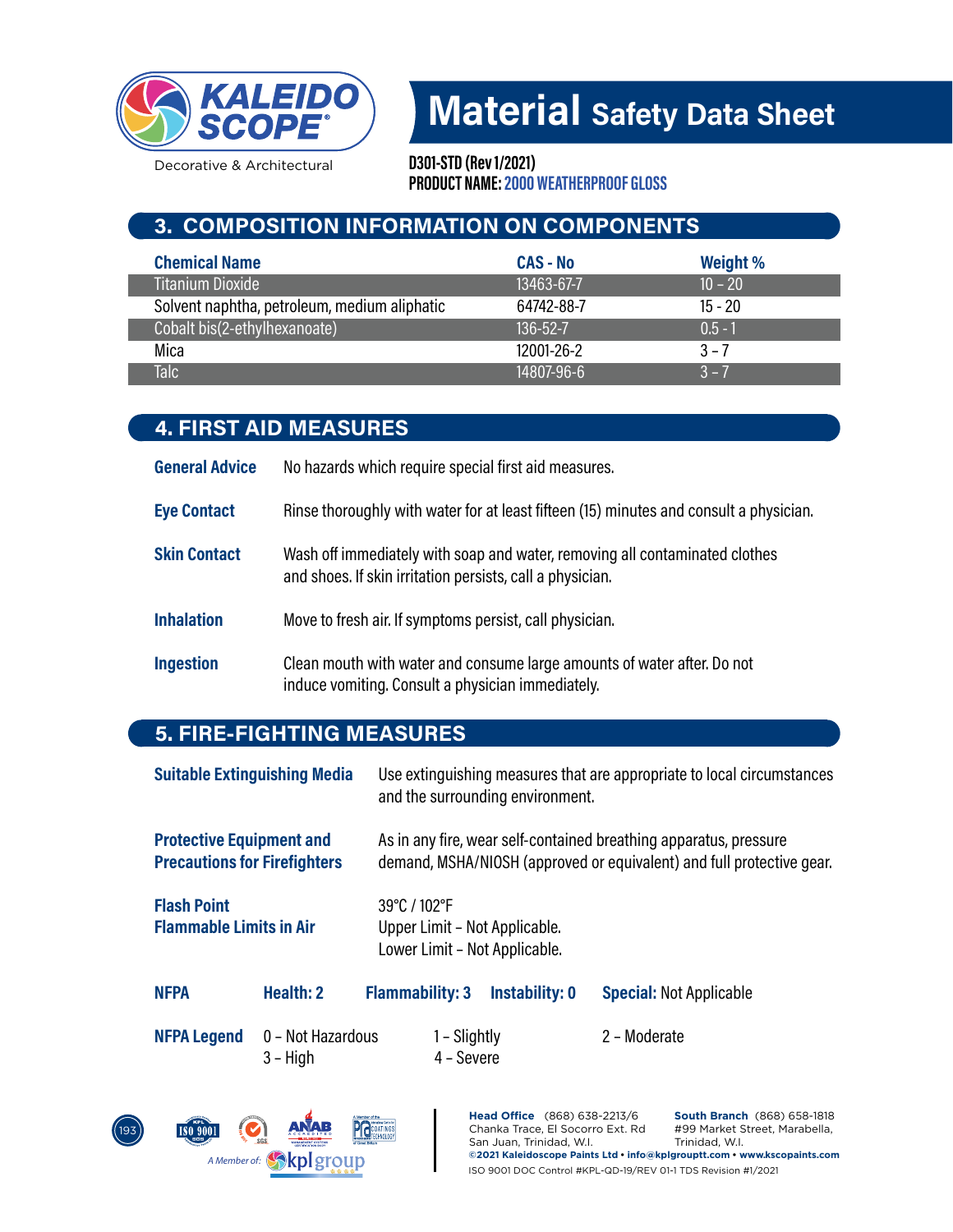

Decorative & Architectural

PRODUCT NAME: 2000 WEATHERPROOF GLOSS D301-STD (Rev 1/2021)

### 6. ACCIDENTAL RELEASE MEASURES

**Personal Precautions** Avoid contact with skin, eyes and clothing. Ensure adequate ventilation. Other Information **Prevent further leakage or spillage if safe to do so.** 

#### Methods For Clean-Up Soak up with inert material. Sweep and shovel into suitable containers for disposal.

## 7. HANDLING AND STORAGE

Handling **Handling** Avoid contact with skin, eyes and clothing. Avoid breathing in vapours, spray mists or sanding dust. In case of insufficient ventilation, wear suitable respiratory equipment.

Storage **Keep container tightly closed. Keep out of reach of children.** Storage

## 8. EXPOSURE CONTROLS / PERSONAL PROTECTION

**Occupational Exposure Limits:** No exposure limit value known.

#### Exposure Controls

| <b>Engineering Controls:</b> | Provide adequate Ventilation. Where reasonably practicable, this should<br>be achieved by the use of local exhaust ventilation and good general<br>extraction. If these are not sufficient to maintain the concentrations of<br>particulates and solvent vapours below the OEL, suitable respiratory<br>protection must be worn. |
|------------------------------|----------------------------------------------------------------------------------------------------------------------------------------------------------------------------------------------------------------------------------------------------------------------------------------------------------------------------------|
|------------------------------|----------------------------------------------------------------------------------------------------------------------------------------------------------------------------------------------------------------------------------------------------------------------------------------------------------------------------------|

| <b>Individual Protection Measures</b><br><b>Hygiene Measures:</b> | Wash hands, forearms and face thoroughly after handling chemical<br>products, and at the end of the working period.  |
|-------------------------------------------------------------------|----------------------------------------------------------------------------------------------------------------------|
| <b>Eye/face Protection:</b>                                       | Use safety eyewear designed to protect against splash of liquids.                                                    |
| <b>Hand Protection:</b>                                           | For prolonged or repeated contact use protective gloves.                                                             |
| <b>Respiratory Protection:</b>                                    | If exposed to concentrations above the exposure limit, the use<br>appropriate certified respirators should employed. |

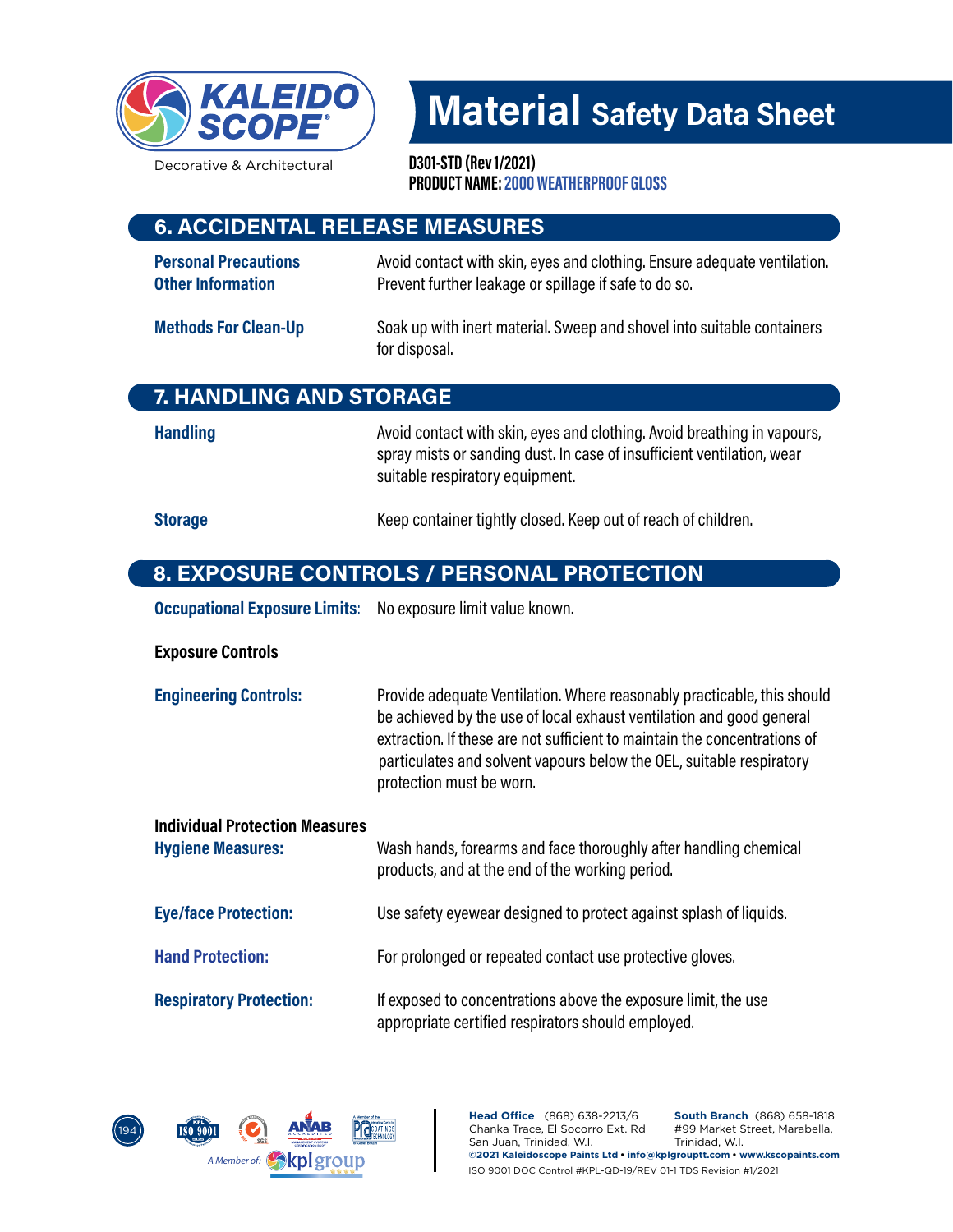

Decorative & Architectural

PRODUCT NAME: 2000 WEATHERPROOF GLOSS D301-STD (Rev 1/2021)

## 9. PHYSICAL AND CHEMICAL PROPERTIES

Appearance Liquid Odor Solvent Boiling Range  $>104^{\circ}$ C / 220 $^{\circ}$ F Flash Point (°C) 39°C / 102°F Upper Explosion Limit Not applicable Lower Explosion Limit Not applicable Reactivity **Notifiable** Not applicable

## 10. STABILITY AND REACTIVITY

**Chemical Stability** Stable under normal conditions Hazardous Decomposition Products None under normal use. Possibility of Hazardous Reactions Mone under normal conditions of use.

Incompatible Materials Normaterials No materials to be especially mentioned.

## 11. TOXICOLOGICAL INFORMATION

Product Information Information on likely routes of exposure

| <b>Principal Routes of Exposure</b> | Eye contact, skin contact and inhalation |
|-------------------------------------|------------------------------------------|
| <b>Acute Toxicity</b>               | Not available                            |
| <b>Carcinogenicity</b>              | Not available                            |

## 12. ECOLOGICAL INFORMATION

Acute Toxicity to Fish: Not available Persistence / Degradability: Not available<br>
Bioaccumulation / Accumulation: Not available Bioaccumulation / Accumulation:

## 13. DISPOSAL CONSIDERATIONS

Waste Disposal Method Dispose of in accordance with federal, state, provincial and local regulations. Local requirements may vary, consult your sanitation department or state-designated environmental protection agency for more disposal options.